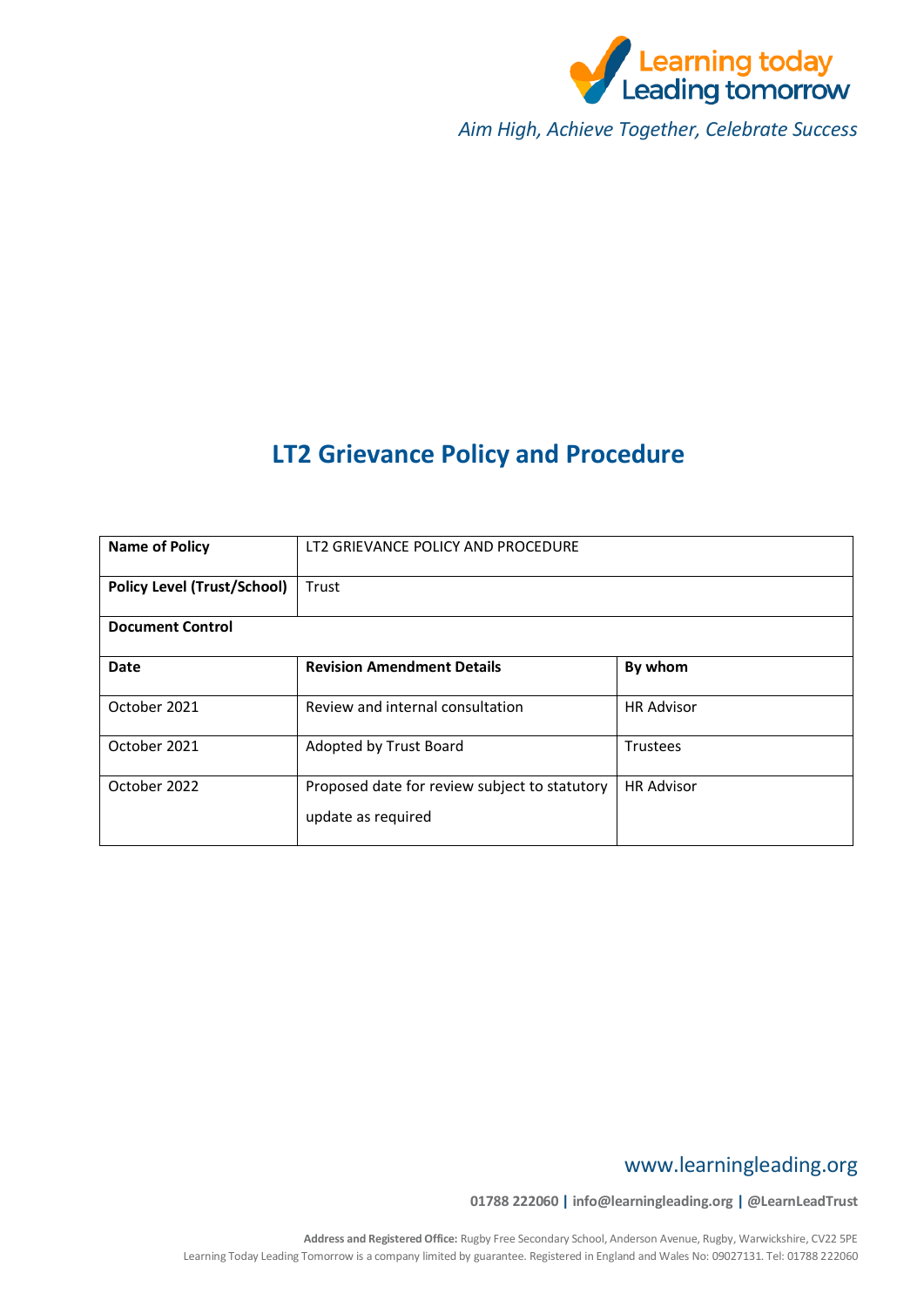

## **Table of Contents**

 $\overline{a}$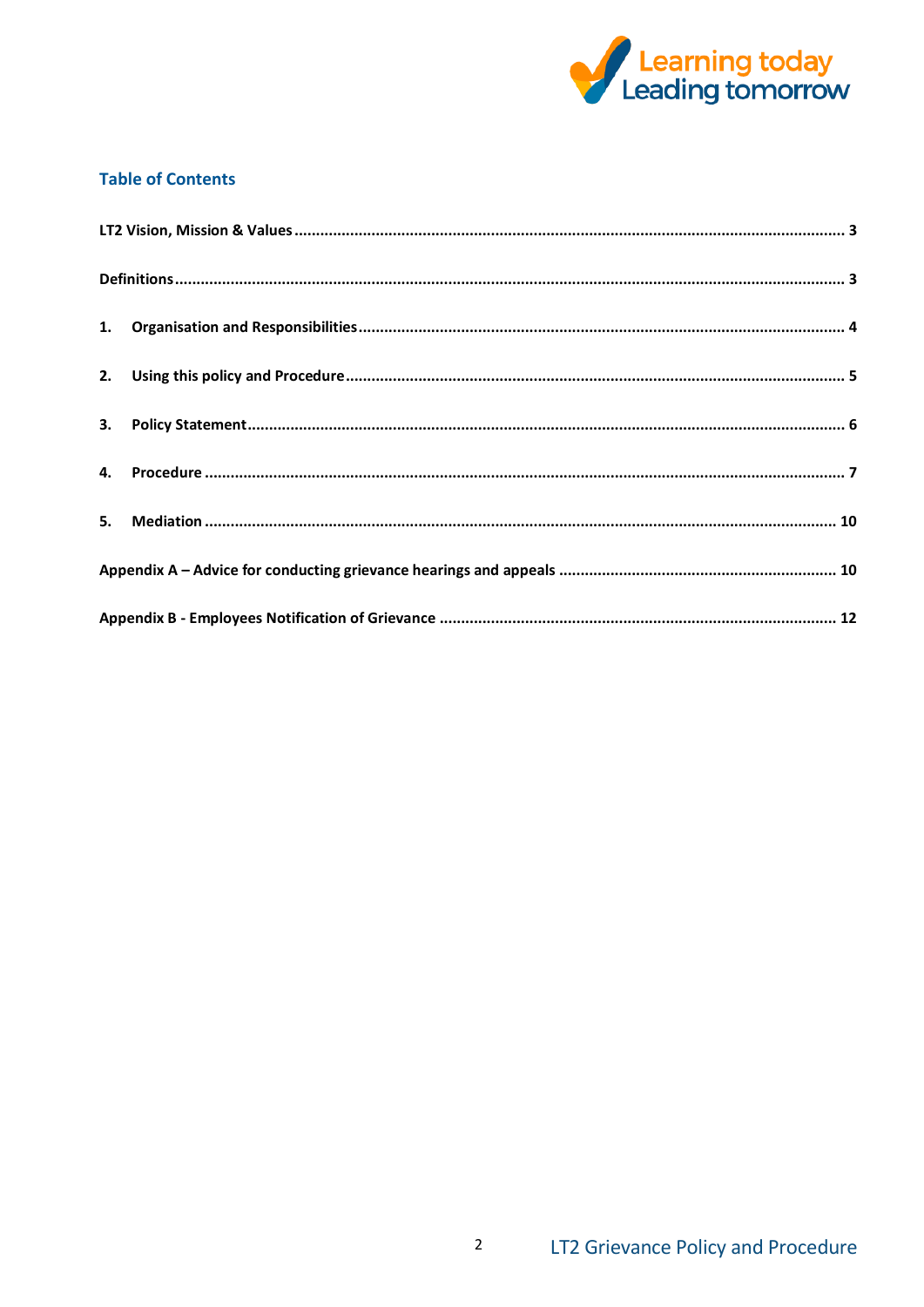

#### <span id="page-2-0"></span>**LT2 Vision, Mission & Values**

#### Vision

Vision is to build a group of outstanding schools across phases, including specialist provision, to become (a mid-size) Trust that provides vibrant and inclusive learning environments in which every member of the learning community is passionate about learning. The Trust is led by a CEO who works closely with Headteachers who lead the two schools supported by a central team to support finance, HR, estates and governance.

#### Mission

LT2 Trust and schools will have a relentless focus on high achievement, supported by robust organisational structures and governance. We aim to give children and young people in our care the knowledge, skills and experiences to expand their minds and world view to enable them to develop a naturally inquisitive approach to learning and life, fit for an everchanging world.

Ultimately, we will educate and support all children attending LT2 schools to grow into capable and contributing citizens who have developed the personal attributes and characteristics that will enable them to become considerate, self-reliant and confident young people who are ready for the next stage of their lives.

#### Values

The Trust Values underpin the mission and provide the basis on which LT2 schools can articulate the key behavioural characteristics that promote a positive philosophy. Our six values are unseen drivers of our behaviour as experienced by others and are designed to create a shared organisational culture:

- **Kindness –** The quality of friendliness, generosity, and consideration
- **Collaboration** The belief that working and learning with others will lead to greater success
- **Curiosity –** A strong desire to know and to learn
- **Resilience** The ability to recover quickly and learn from the difficulties we face
- **Respect** To appreciate the importance of understanding and admiration for others and self

**Endeavour** – The belief that hard work is needed to achieve something of which we can be proud

#### <span id="page-2-1"></span>**Definitions**

- Where the word 'Trust' is used in this document it refers to The Learning Today Leading Tomorrow Trust.
- Where the words 'Trust Board' are used it refers to the board of Trustees who set the vision for the Trust and hold the executive leadership team to account for delivering the Trust's strategic plan.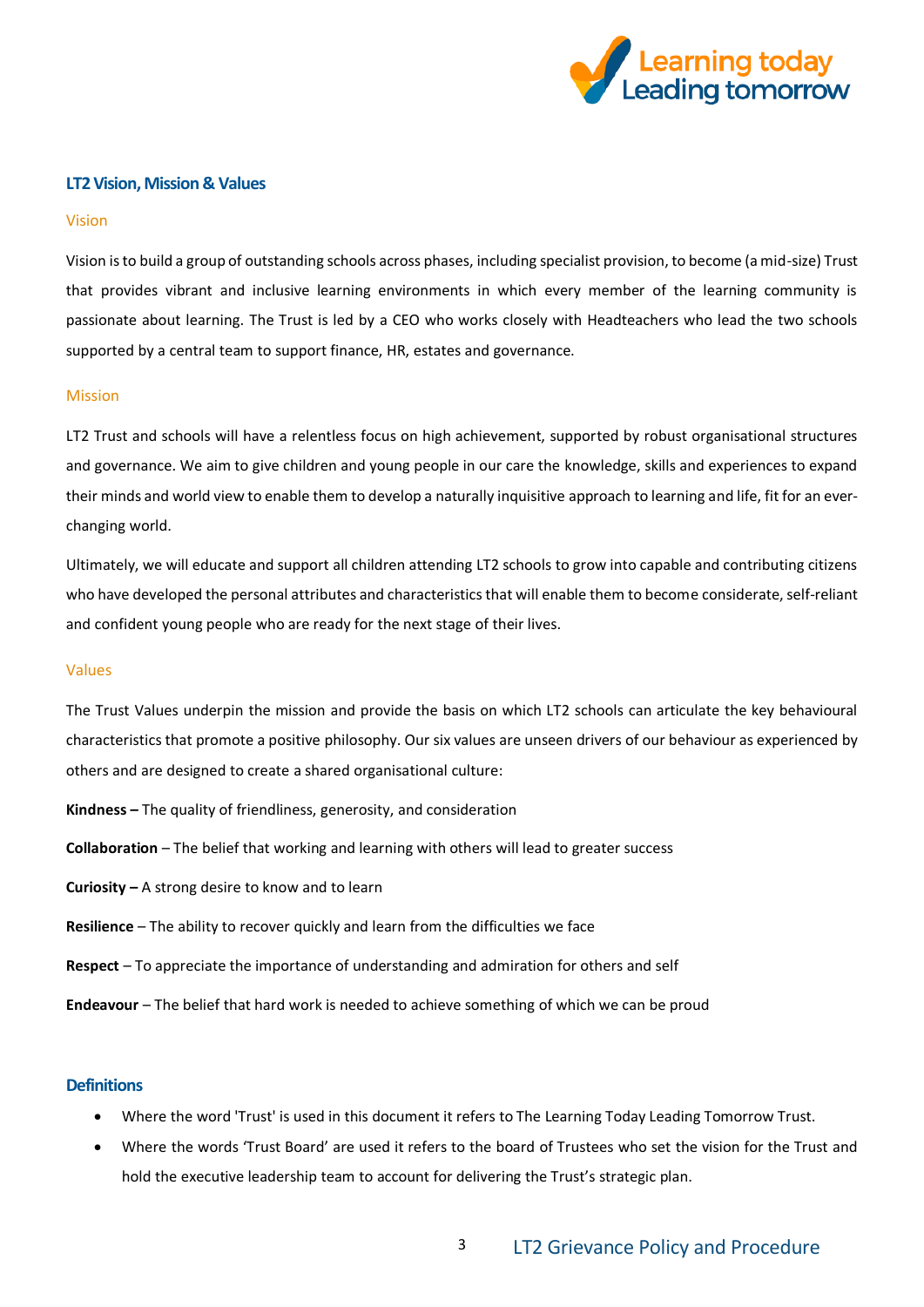

## <span id="page-3-0"></span>**1. Organisation and Responsibilities**

## 1.1 Introduction

It is our policy to ensure that all employees have access to a procedure to help deal with any grievances relating to their employment fairly and without unreasonable delay. Grievances are concerns, problems or complaints that employees raise with their employers.

We aim to

- Investigate any formal grievance you raise
- Hold a meeting to discuss it with you
- Inform you in writing of the outcome
- Give you a right of appeal if you are not satisfied.

This procedure does not form part any contract of employment and the trust may vary or amend it at any time. It does however set out the trust's current practices and employees are strongly advised to familiarise themselves with its content.

## 1.2 Guidance under this Policy

The Trust HR Advisor is responsible for providing advice and guidance under this policy and reviewing and updating the policy as required.

#### 1.3 Board of Trustees

## **The Board of Trustees, as a corporate body, has the responsibility to set the strategic direction and objectives of all matters across the Trust.**

The Board of Trustees is responsible for ensuring that high standards of corporate governance are maintained

The Chair of the Trust is responsible for managing the CEO, Trustees and Governors under this policy.

## 1.4 The Chief Executive Officer (CEO)

The CEO of Learning Today leading Tomorrow Trust (LT2):

- Takes overall responsibility for the implementation of policies and procedures
- Must provide reports as appropriate to Trustees in relation to this policy
- Ensure that sufficient resources are allocated and authorised within the organisations budget to meet statutory procedures and standards across the Trust
- Is responsible for managing the Headteachers and centrally appointed staff under this policy

## 1.5 Headteachers

Headteachers of LT2 schools are responsible for: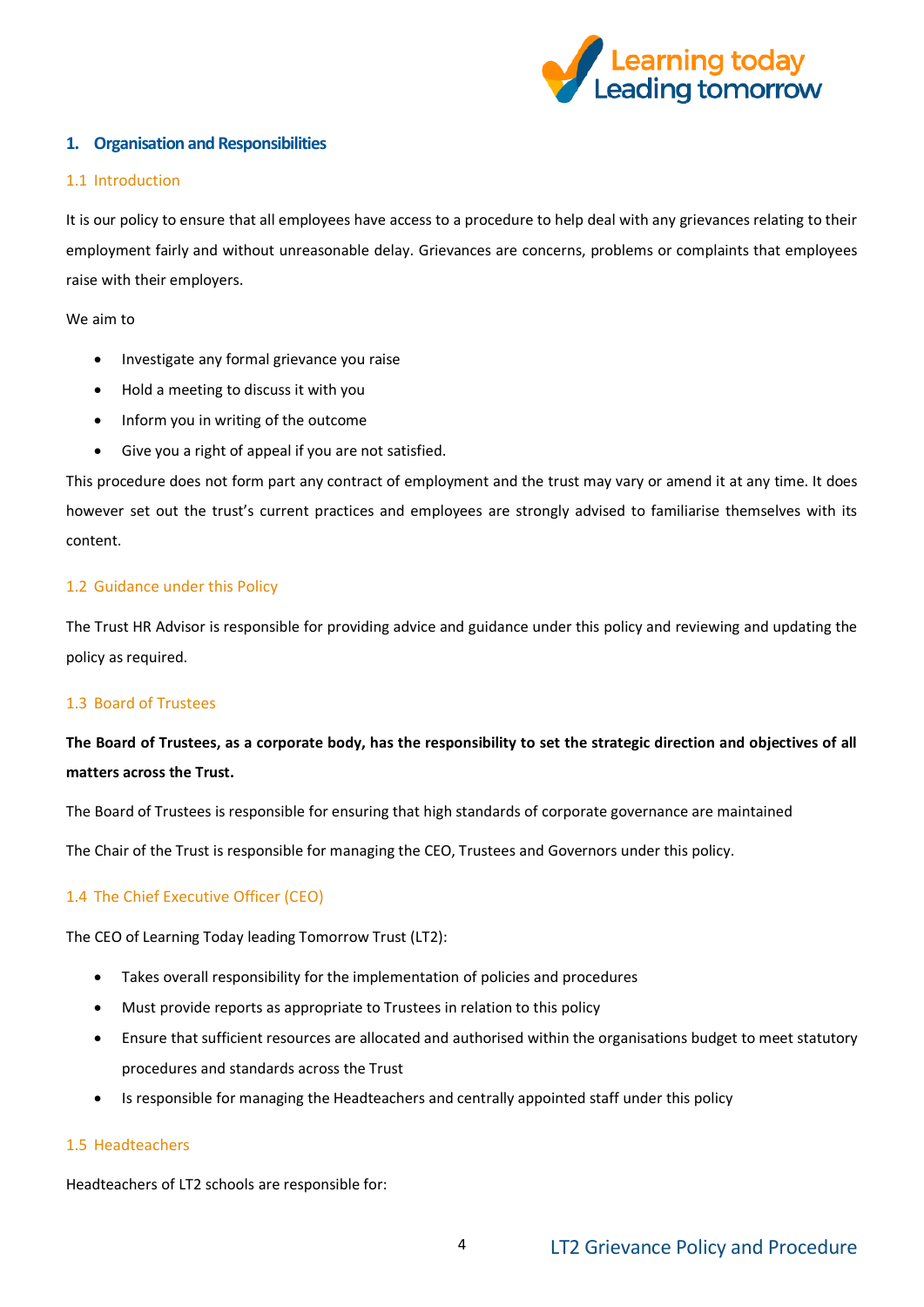

- The implementation of and compliance with this policy within their school ensuring competence in those staff who are responsible for and involved in the operation of this policy and associated guidance
- Identifying training needs
- Communicating this policy to all relevant people within the school
- Managing school-based teaching and associate staff under this policy

## 1.6 Senior and Middle Leaders (and other Supervisory Roles)

Although the Headteacher is responsible overall for the implementation of this policy in their school, managers have some specific responsibilities:

- Applying this policy within their own department and area of work
- Resolving any issues members of staff refer to them, informing the Headteacher of any issues to which they cannot achieve a satisfactory solution with the resources available to them
- Where required, conduct formal meetings, undertake relevant training in relation to this policy and ensure effective and competent operation of this policy

## 1.7 Other Employee Duties

All employees have a responsibility to:

- Comply with this policy and to co-operate with the schools' leadership and management on all matters relating to it
- Undertake any training recommended by their line manager

This policy applies to all employees of Learning Today Leading Tomorrow in either a permanent, fixed term or temporary post. It also applies to applicants for employment, volunteers and trainees.

## 1.8 Related Policies and Procedures

- LT2 Disciplinary Policy
- LT2 Code of Conduct

## 1.9 Review

This policy will be reviewed annually subject to statutory updates.

These procedures have been agreed by the board of trustees, who will approve them whenever reviewed.

## <span id="page-4-0"></span>**2. Using this policy and Procedure**

Issues that could cause grievances may include:

- Terms and conditions of employment
- Health and safety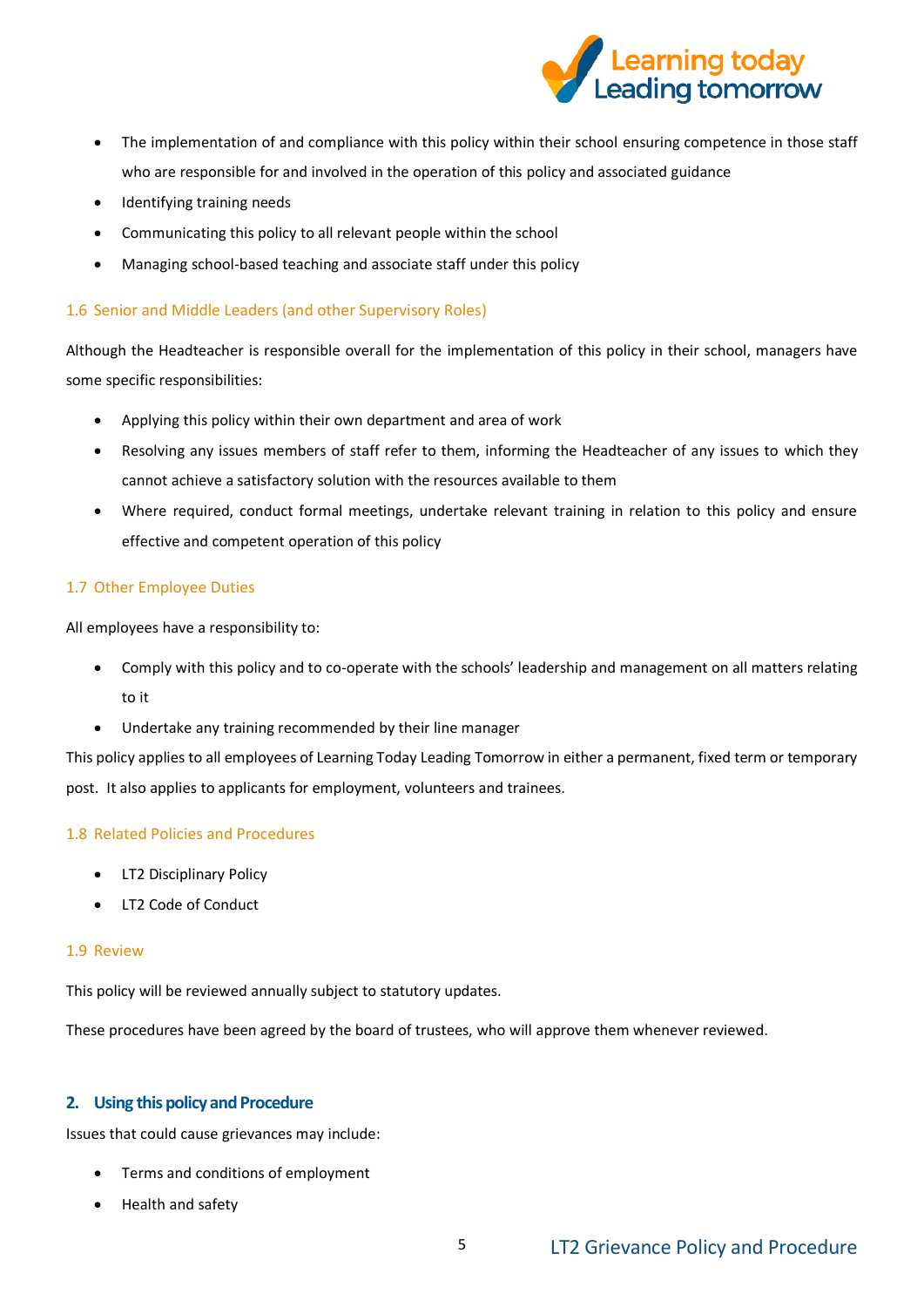

- Work relations
- Bullying and harassment
- New working practices
- Working environment
- Organisational change
- Discrimination.

This procedure should not be used to complain about dismissal or disciplinary action. If you are dissatisfied with any disciplinary action, you should submit an appeal under the appropriate procedure.

## <span id="page-5-0"></span>**3. Policy Statement**

The essential principles of this policy are:

- Employees should let their line-manager know the nature of their grievance and issues promptly, in order to try to resolve any grievance informally in the first instance and to try to resolve problems quickly (if the grievance is against their line manager, they should raise it with the next senior line manager)
- Employees should state at an early stage what outcome they want from the grievance process
- All grievances will be given full consideration and all relevant views obtained before a decision is reached
- Senior Leaders, Managers and employees should act consistently in accordance with the outlined procedures
- Senior Leaders and Managers will arrange any meetings without unreasonable delay and will carry out any necessary investigations and establish the facts of the case in advance of any formal meeting
- Senior Leaders and Managers will allow the employee to be accompanied at any formal meetings and will advise the employee of their right to appeal against any formal decision made
- All outcomes from formal meetings, with supporting justification, will be communicated to the employee(s) in writing
- Once the grievance has been satisfactorily resolved, the relevant manager will ensure that all corrective actions agreed (where applicable) are in-place and have had or are having the desired effect
- So far as is reasonably practicable, proceedings, evidence and records shall be kept confidential
- Grievances relating to Health and Safety issues should be made directly to either the Headteacher or CEO of LT2 Trust who are empowered to take immediate action.

We have a separate Anti-harassment and Bullying Policy that you should refer to if you have been the victim of bullying or harassment or wish to report an incident of bullying or harassment involving other people.

We operate a separate Whistleblowing Policy to enable employees to report illegal activities, wrongdoing or malpractice. However, where you are directly affected by the matter in question, or where you feel you have been victimised for an act of whistleblowing, you may raise the matter under this procedure.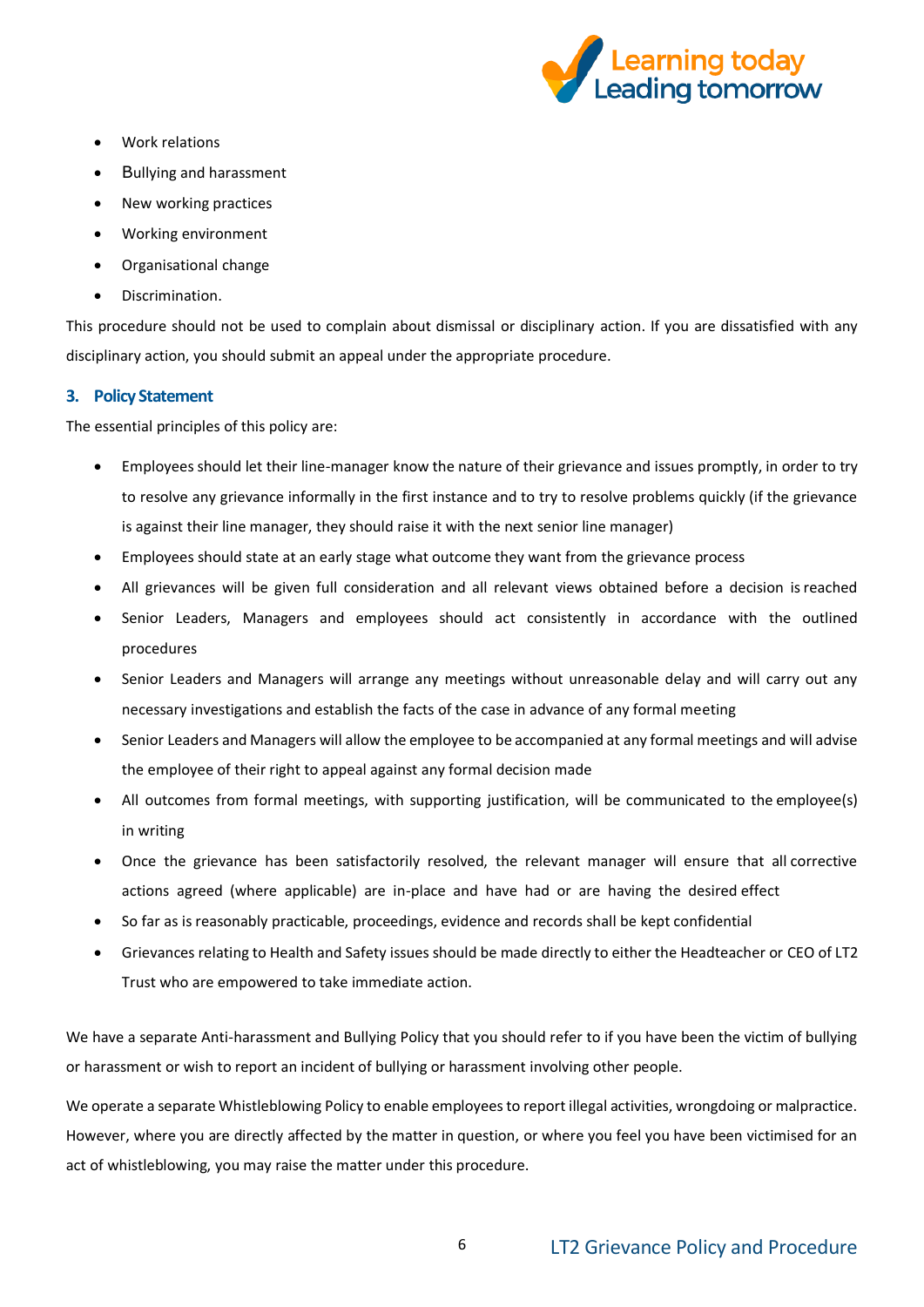

Where an employee wishes to raise a concern on behalf of a child/young person they support, they should refer to the Complaints Policy.

Written grievances will be placed on your personnel file along with a record of any decisions taken and any notes or other documents compiled during the grievance process. These will be processed lawfully in accordance with Data Protection principles.

#### <span id="page-6-0"></span>**4. Procedure**

If you have a complaint or concern, you should follow the procedures below:-

#### 4.1 Raising Grievances Informally

Most grievances can be resolved quickly and informally through discussion with your line manager or Head of Department. If you feel unable to speak to your manager, for example, because the complaint concerns him or her, then you should speak informally to a member of the Senior Leadership Team, the Headteacher, the CEO or Trust HR Advisor.

The line manager (or other appropriate person) will normally hold a confidential meeting to discuss the grievance with one or both of the parties to try to resolve the matter. Conversations will be handled in a way that is sensitive to the circumstances and the needs of the individuals concerned. No assumptions will be made at the outset about the facts of the case.

If you feel that raising a grievance informally has not resolved the issue or you do not wish for it to be dealt with informally, you should follow the formal procedure below.

#### 4.2 Formal Written Grievances

If your grievance cannot be resolved informally, you should put it in writing using the Notification of Grievance form (appendix B) and submit it to your line manager or Head of Department, indicating that it is a formal grievance. If the grievance concerns your line manager or Head of Department, you may submit it to the Headteacher instead.

Where the Grievance relates to the Headteacher or a member of the trust executive team, the grievance should be submitted to the CEO of LT2 Trust. In such instances, the employee's right of appeal will be to the Chair of the Trust Board. Where the Grievance relates to the CEO of LT2, the grievance should be submitted to the Trust Board Chair. In this instance, the employee's right of appeal should be to a different trustee.

The written grievance should contain:

- A brief description of the nature of your complaint, including any relevant facts, dates, and names of individuals involved
- Actions taken to resolve the matter informally and the reason for dissatisfaction with the informal solution (if appropriate)
- The outcome the employee is seeking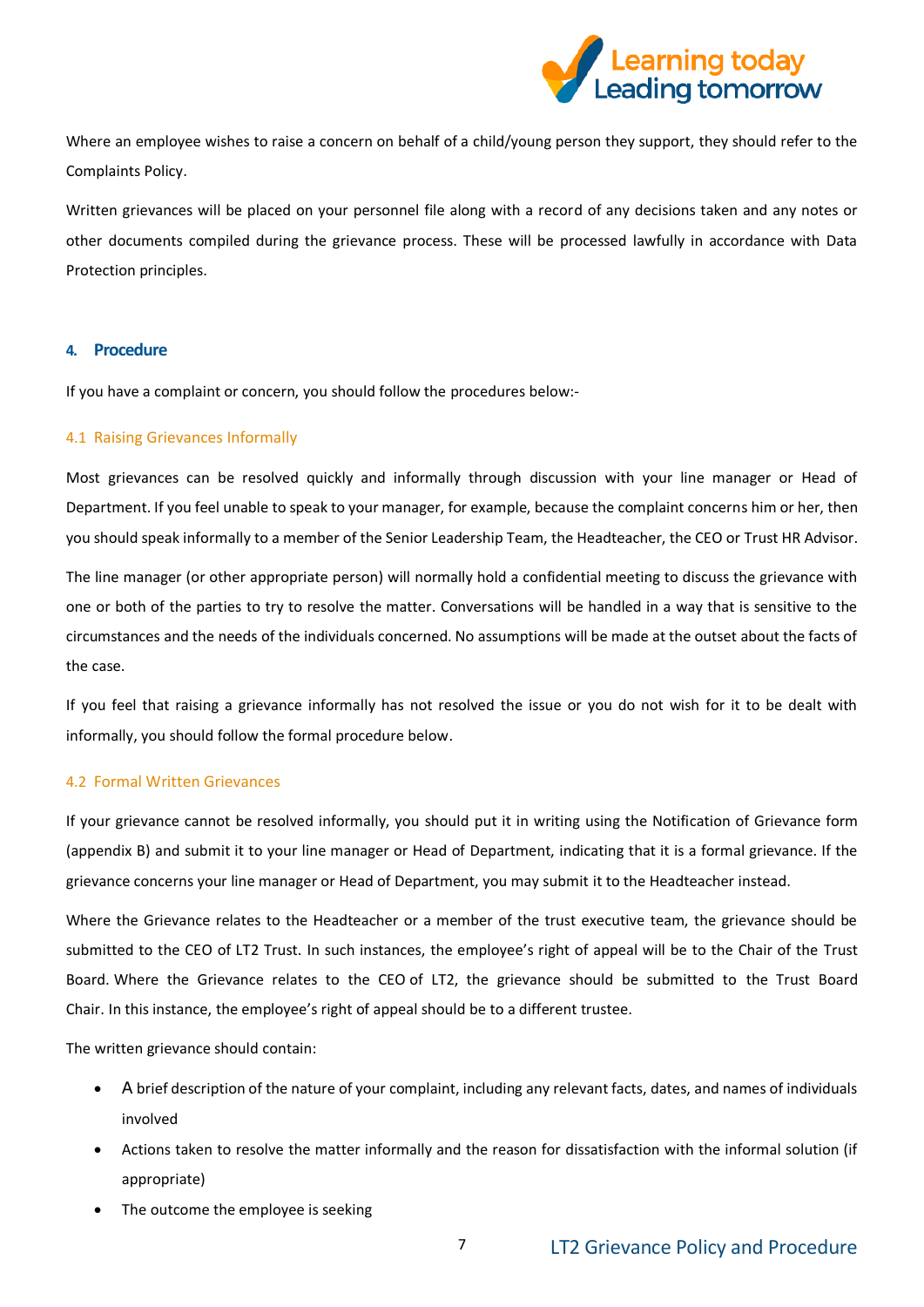

Any witnesses to the matters complained about

When writing the grievance you should stick to the facts and avoid language that is insulting or abusive.

In some situations, we may ask you to provide further Information.

A formal grievance should normally be submitted no later than 10 working days after the act or omission complained of, or no later than 10 working days after the last act or omission in a series of linked events, unless there is a good reason for the delay.

Where more than one member of staff has lodged a grievance relating to the same or substantially the same issue, the Trust may deal with the grievances together in the interests of fair and consistent decision-making. In these cases, the trust will ensure to:

- Follow the same formal procedure for all grievances
- Keep information confidential
- Consider what each individual employee wants
- Explain to the employees how their grievances are being dealt with.

The Trust may decide to have a single meeting to cover all grievances, if all employees agree. Nevertheless, each employee still has the right to their own grievance meeting in which employees who are part of the grievance are not present.

#### 4.3 Grievance Meetings

We will arrange a grievance meeting with you, normally within 10 working days of receiving your grievance. The purpose of a grievance meeting is to enable you to explain your grievance and how you think it should be resolved, and to assist us to reach a decision based on the available evidence and the representations you have made.

The Trust will decide on the appropriate person to conduct the grievance meeting with you and to determine the outcome of your grievance, taking into account the nature of your complaint and any person/s to whom the complaint relates.

The grievance meeting may be conducted by your line manager or Head of Department. If the complaint concerns your line manager or Head of Department, the hearing may be conducted instead by another member of the Senior Leadership Team or the Headteacher. Where the Grievance relates to the Headteacher or a member of the Trust executive team, the hearing may be conducted by the CEO of the Trust or a trustee. Where the Grievance relates to the CEO of the Trust, the hearing will be conducted instead by the Trust Board Chair or another trustee.

For Trust based employees, it may be appropriate for your meeting to be conducted by a trustee.

You may be accompanied by an appropriate work colleague or an accredited trade union official at any grievance meeting. The trade union representative or work colleague may address the hearing to put and sum up the employee's case, respond on behalf of the worker to any views expressed at the meeting and confer with the worker during the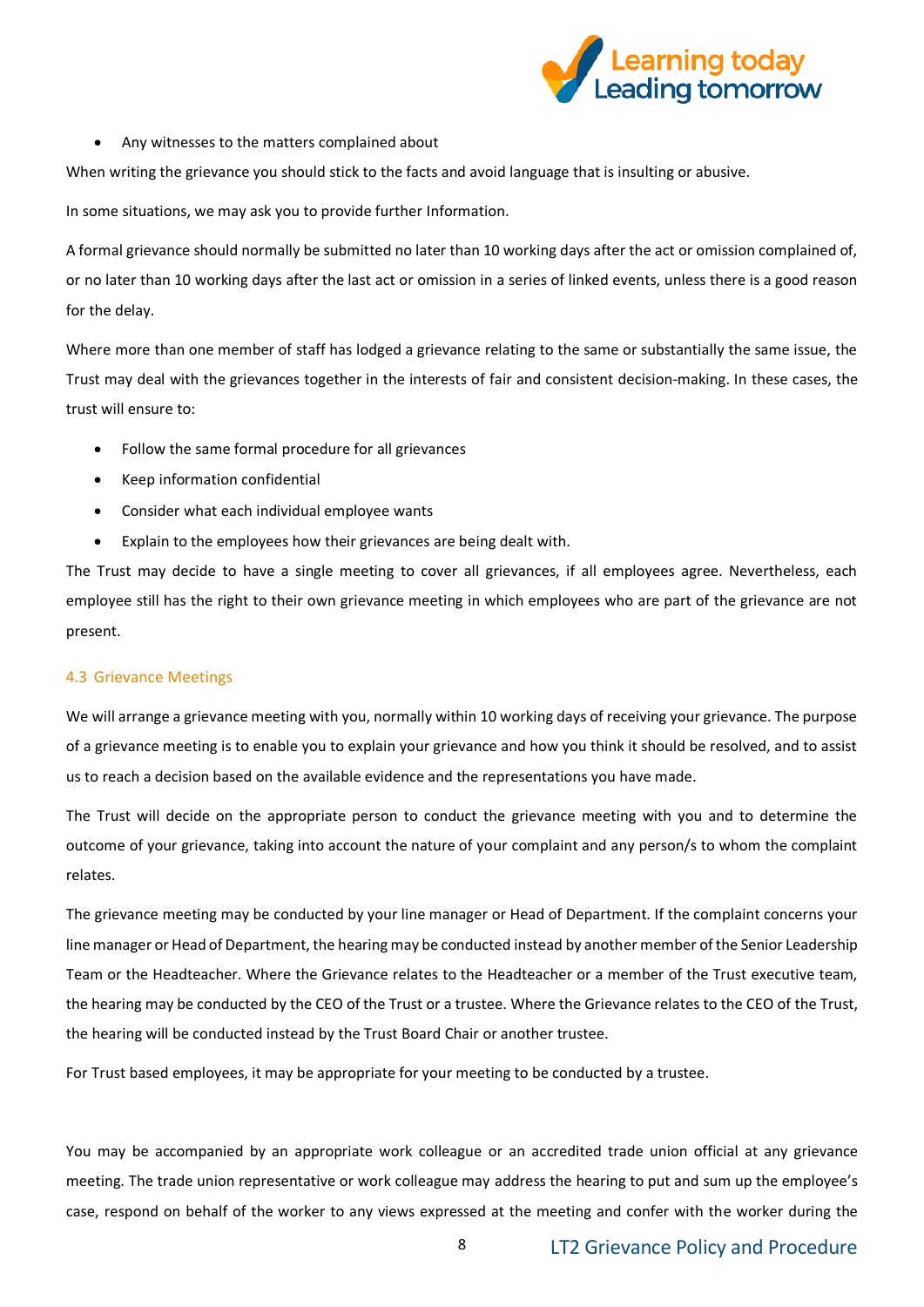

hearing. The companion does not, however, have the right to answer questions on the employee's behalf, address the hearing if the employee does not wish it or prevent the employer from explaining their case.

Where a chosen representative is not available at the proposed time and date, they may propose an alternative time. If this suggestion is reasonable and falls within 5 working days of the original date, the meeting will be postponed to that date and time if possible.

You must notify us prior to the meeting of your intention to be accompanied and provide the name of your companion.

#### 4.4 Grievance Investigations

It may be necessary to carry out an investigation into your grievance. The investigation may be initiated before holding the grievance meeting with you where appropriate. In other cases, the grievance meeting may be held first before deciding what investigation (if any) to carry out.

If an investigation is necessary, the amount of any investigation required will depend on the nature of the allegations and will vary from case to case. The investigation may involve interviewing and taking statements from you and any witnesses, and/or reviewing relevant documents. You must co-operate fully and promptly in any investigation. This may include informing us of the names of any relevant witnesses, disclosing any relevant documents to us and attending interviews, as part of our investigation.

An investigation may be carried out either by the person appointed to conduct your grievance meeting and determine your grievance or by someone else appointed by the Trust for Trust based employees.

#### 4.5 Grievance Outcome

Following your grievance meeting/s and any investigation carried out, the person appointed to determine the outcome of your grievance will write to you to inform you of the outcome of your grievance and if appropriate any further action that the Trust intends to take to resolve the grievance.

Where appropriate we may hold a further meeting to give you this information in person. The Trust will also remind you of your right of appeal.

#### 4.6 Appeals

If the grievance has not been resolved to your satisfaction you may appeal in writing to the next senior line-manager or CEO or Trust Board within 10 working days of the grievance decision you are appealing against, setting out the grounds for and basis of the appeal in writing. We will hold an appeal meeting, normally within 10 working days of receiving your written appeal. Grievance appeals will usually be heard by a panel of three senior or executive leaders for school based grievances and a panel of three Trustees for Headteachers and Trust based executives.

You may be accompanied by an appropriate work colleague or an accredited trade union official at any grievance appeal hearing.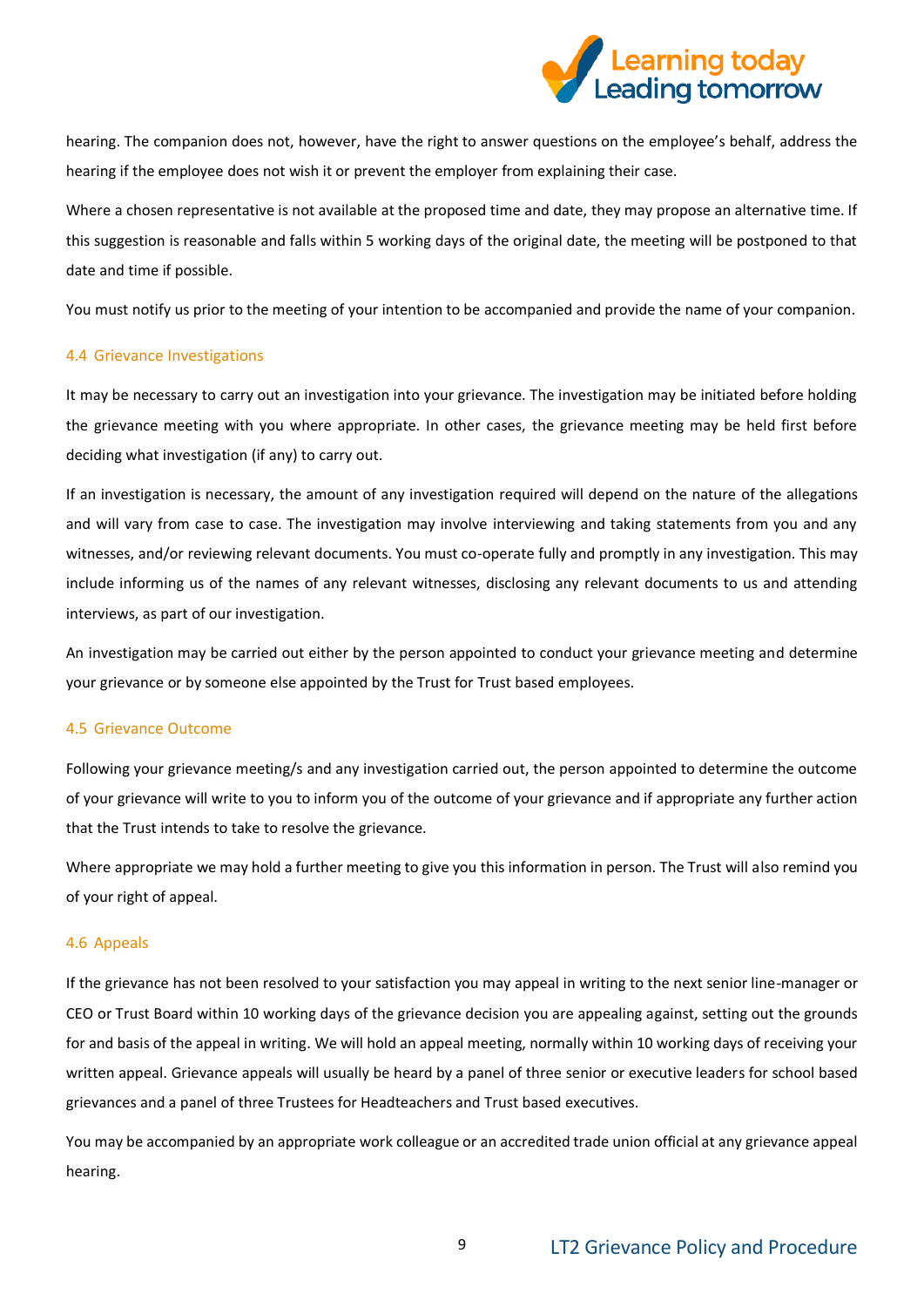

No decisions will be made during the appeal hearing itself. The panel may consider it necessary to carry out further investigations before reaching any decisions.

The panel will confirm its final decision in writing without unreasonable delay. This is the end of the procedure and there is no further appeal.

Where an employee raises a grievance during a disciplinary process the disciplinary process may be temporarily suspended in order to deal with the grievance. Where the grievance and disciplinary cases are related it may be appropriate to deal with both issues concurrently. You will be informed of this decision in writing.

#### <span id="page-9-0"></span>**5. Mediation**

Mediation involves an independent, impartial person working with both sides to find a solution and may be used at any stage of the process. The mediator may be someone from inside or outside the organisation. Both sides will need to agree to mediation.

## <span id="page-9-1"></span>**Appendix A –Advice for conducting grievance hearings and appeals**

Procedure to follow when conducting staff Grievance Hearings (Stage 1) and Appeals (Stage 2)

Stage 1 hearings will be chaired by the Headteacher (unless the Headteacher is the respondent or has previously been involved in the matter, in which case the CEO will hear the case).

Stage 2 hearings will be carried out by three senior managers (unless the Headteacher is the respondent in which case three Trustees or will hear the case).

In chairing the meeting, the person responsible should:

- check that everyone has the appropriate papers
- explain the way that the meeting will be structured, including any time constraints
- provide an opportunity for comments and clarification before commencement of the meeting
- advise that should it become necessary to adjourn the meeting, a target timescale for this will be agreed at the meeting

The chair of the hearing should ensure that the following procedure is observed:

- the complainant should introduce their submission, explaining the reason for their complaint (at Stage 2, the complainant should also explain why they are dissatisfied with the Stage 1 outcome)
- the nominated manager/chair may ask questions during or after the complainant's presentation
- the respondent to the grievance may ask questions at the end of the complainant's presentation
- the complainant may present witnesses who may be questioned by the nominated manager/chair and the respondent
- the respondent should respond to the complaint
- the nominated manager/chair may ask questions during or after the respondent's presentation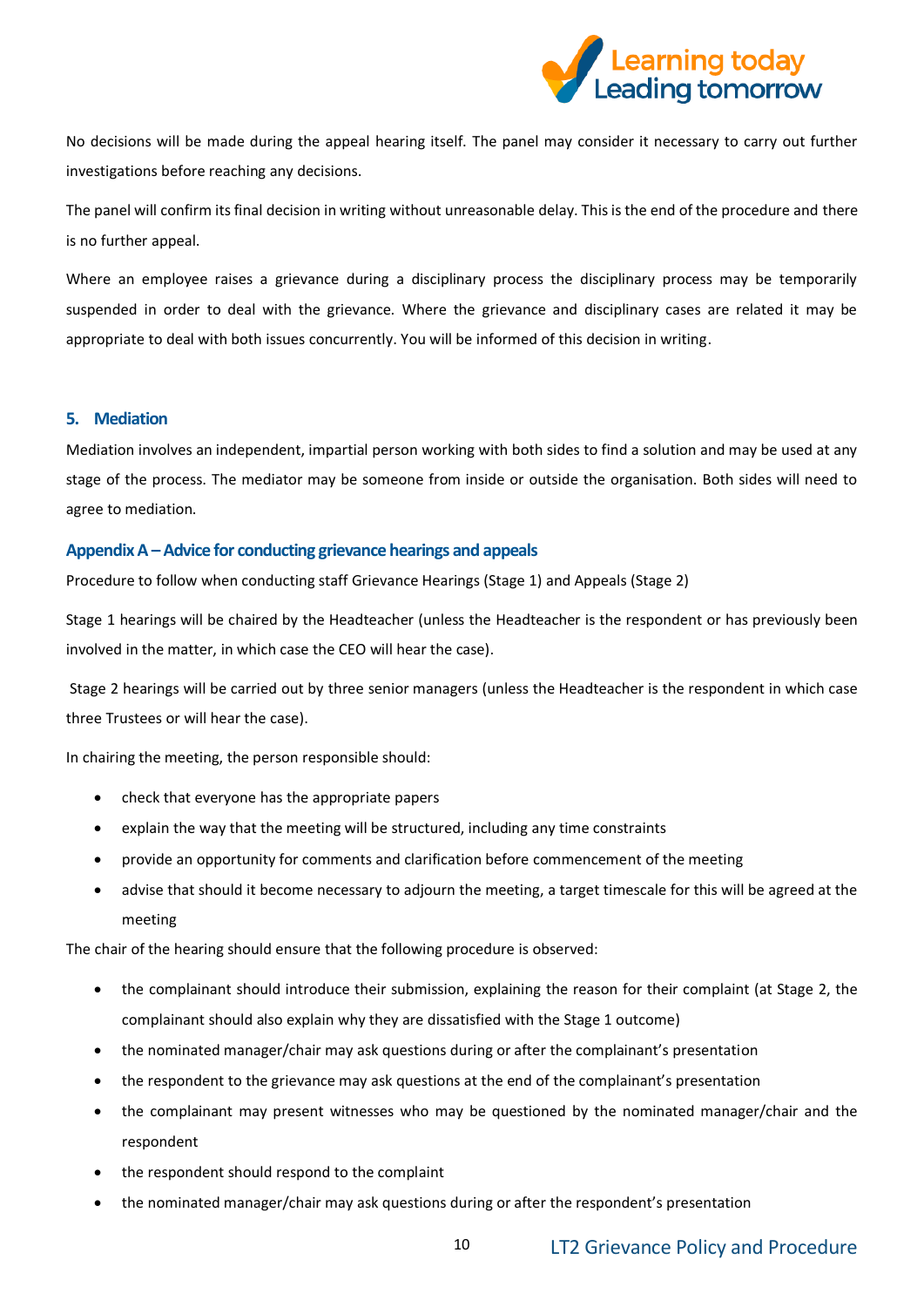

- the complainant may ask questions at the end of the respondent's presentation
- both parties should be given the opportunity to sum up beginning with the complainant
- the nominated/chair has a final opportunity to clarify any points
- the Chair should then adjourn the hearing to consider the complaint.
- All parties, except anyone advising the Chair, should withdraw

The nominated chair hearing the case will consider what was said by all parties together with any written submissions. If the nominated chair hearing the case is confident that there is sufficient information to reach a decision and no further investigation is required, then the decision may be given orally to both parties. The decision, with reasons, should be confirmed in writing within five working days.

The decision following a Stage 2 appeal will be final.